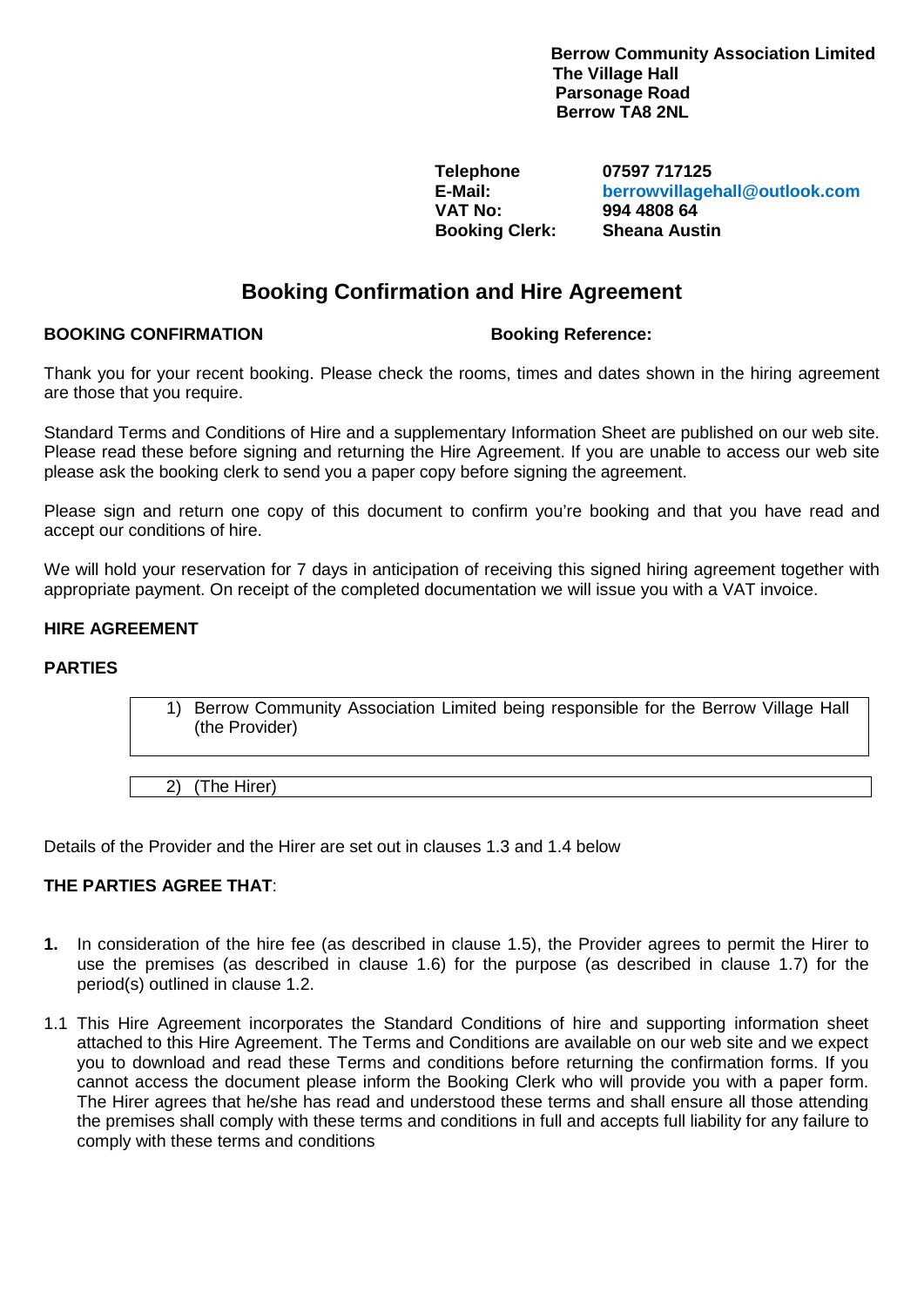|     |                                                                                         |                                                             |            | 1.2 (i) Dates(s) required: One off event $\begin{bmatrix} \quad \end{bmatrix}$ Regular use $\begin{bmatrix} \quad \end{bmatrix}$ tick as appropriate |  |  |
|-----|-----------------------------------------------------------------------------------------|-------------------------------------------------------------|------------|------------------------------------------------------------------------------------------------------------------------------------------------------|--|--|
|     | (a) Charitable<br>(b) private                                                           | (ii) Indicate nature of use:<br>community<br>(c) Commercial | B          |                                                                                                                                                      |  |  |
|     | $(iii)$ Day(s)                                                                          |                                                             |            | <b>Times</b>                                                                                                                                         |  |  |
|     |                                                                                         | 1.3 The Provider's details are                              |            |                                                                                                                                                      |  |  |
| (a) | Berrow Community Association<br>Limited:<br>Registered Charity number<br>Company number |                                                             |            | 1149532<br>8199454                                                                                                                                   |  |  |
| (b) | The<br>representative                                                                   | Provider's                                                  | authorised | Sheana Austin                                                                                                                                        |  |  |
|     | Address                                                                                 |                                                             |            | Berrow Community Association Ltd (Bookings), Berrow Village<br>Hall, Parsonage Road, Berrow, Somerset TA8 2NL<br>berrowvillagehall@mail.com          |  |  |
|     |                                                                                         | <b>Telephone Number</b>                                     |            | 07597 717125                                                                                                                                         |  |  |
|     |                                                                                         | 1.4 The Hirer's details are:                                |            |                                                                                                                                                      |  |  |
| (a) | Name                                                                                    |                                                             |            |                                                                                                                                                      |  |  |
| (b) | Organisation                                                                            |                                                             |            |                                                                                                                                                      |  |  |
| (c) |                                                                                         | Name of Organisation's<br><b>Authorised Representative</b>  |            |                                                                                                                                                      |  |  |
|     | Address                                                                                 |                                                             |            |                                                                                                                                                      |  |  |
|     | <b>Contact Telephone Numbers</b>                                                        |                                                             |            |                                                                                                                                                      |  |  |
| 1.5 |                                                                                         | Hire Fee is £ (inclusive                                    |            | Payment to be made to 'Berrow Community Association Limited' by                                                                                      |  |  |

#### **One off/ casual user:**

of VAT)

The hire fee is payable immediately for all events within 60 days and/or for all events where the total fee is less than £100 and this payment is non-refundable.

cheque or bank transfer to **Account : 00022616 Sort Code: 40:52:40**

The hirer, for events more than 60 days ahead with a hire value in excess of £100, will be required to pay a non-refundable 20% deposit with the balance to be paid 60 days before the event. There will be no refund of any hire fee or deposit for events cancelled within 60 days of the event.

## **Regular users:**

The Hirer shall advise the Provider's Booking Clerk at least one month in advance of his/her requirements. The hire fee is payable within 14 days of the end of each month of hiring following receipt of invoice from the Provider.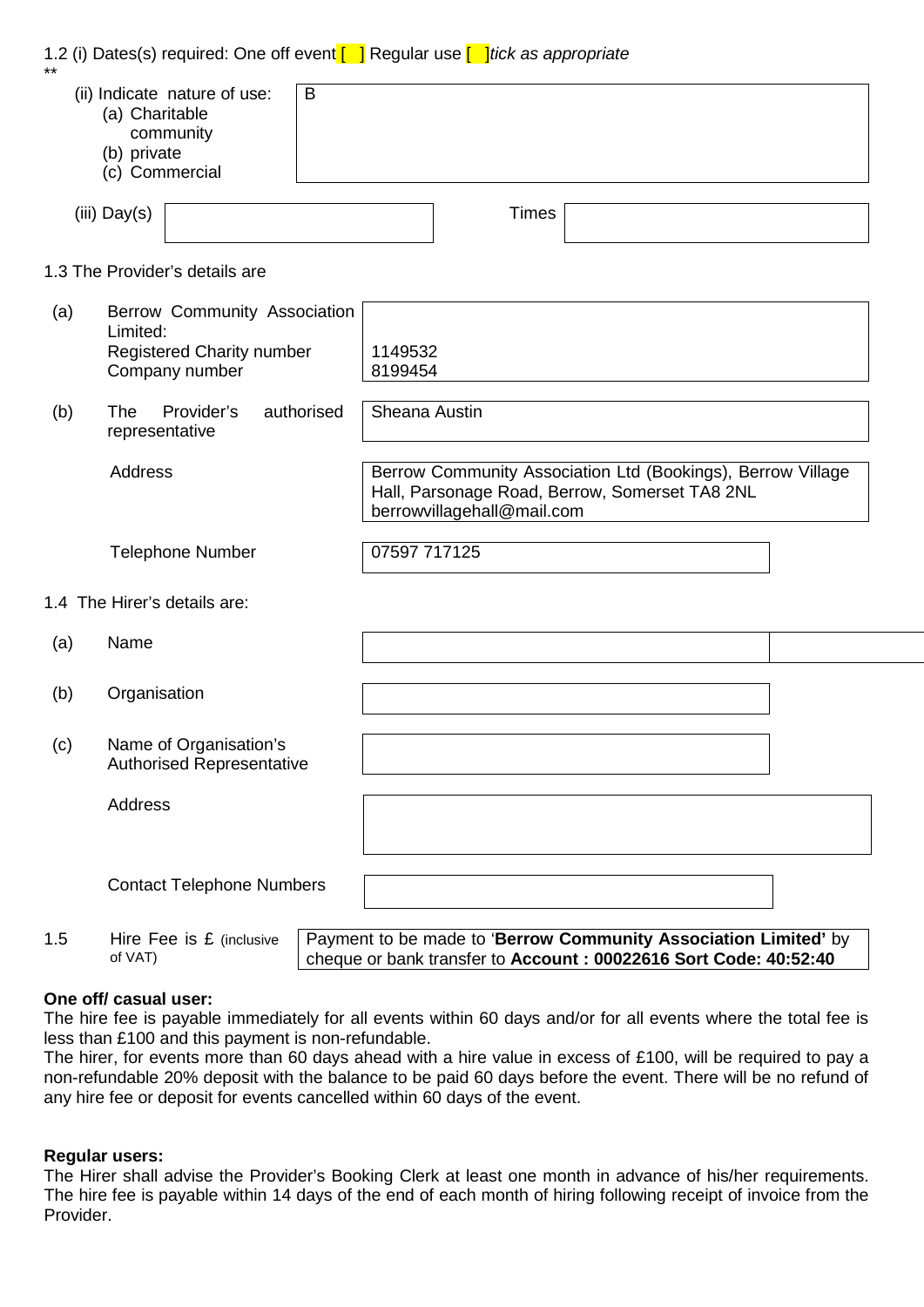# **To All Hall Hirers**

No one is to alter the internal layout (e.g. Dividing Doors). This must be arranged as part of the booking and setup with the hall manager.

A charge of £10.00 is made on the first booking for provision of a key which will be returned at the end of the hiring period.

#### 1.6 Premises (or part) to be hired

| SS.Nornen            |  |
|----------------------|--|
| Lighthouse           |  |
| The Knoll            |  |
| Willow               |  |
| Storage of equipment |  |

1.7 Full description of the purpose of the reason for hiring the Village Hall



2.1 The Provider has a Premises Licence authorising the following regulated entertainment and licensable activities at the times indicated. Please note the times any licensed activity is authorised for and confirm which licensable activities will take place at your event:

| <b>Activity</b>                  | <b>Licensed</b> | Times<br>licensed for | <b>Please indicate which</b><br>activities apply to your event<br>(must be completed by the<br>Hirer) |
|----------------------------------|-----------------|-----------------------|-------------------------------------------------------------------------------------------------------|
| a. The performance of plays      | <b>ves</b>      | 09.00 to 00.00        |                                                                                                       |
| b. The exhibition of films       | <b>ves</b>      | 09.00 to 00.00        |                                                                                                       |
| c. Indoor sporting events        | <b>ves</b>      | 09.00 to 00.00        |                                                                                                       |
| d. The performance of live music | yes             | 09.00 to 00.00        |                                                                                                       |
| e. The playing of recorded music | yes             | 09.00 to 00.00        |                                                                                                       |
| f. The performance of dance      | ves             | 09.00 to 00.00        |                                                                                                       |
| g. Making music                  | ves             | 09.00 to 00.00        |                                                                                                       |
| h. Other (describe in full)      | yes             | 09.00 to 00.00        |                                                                                                       |
| i. The sale of alcohol           | ves             | 09.00 to 00.00        |                                                                                                       |
| Dancing                          | <b>ves</b>      | 09.00 to 00.00        |                                                                                                       |

2.2 Is alcohol to be made available at your event? *Tick as appropriate* If you have ticked yes then you must complete number 2.1(i) of this Hire Agreement

Yes  $\mathsf{No}$   $\mathsf{I}$   $\mathsf{I}$ 

If you answer yes to the above question, you will need to seek written permission from the Provider in order for a bar to be provided or arranged with the Provider's Designated Premises Supervisor. The Provider will require you to complete a temporary events notice if you will be selling alcohol yourself. You cannot hire the premises without having completed this form.

2.3 The Hirer agrees not to exceed the maximum permitted number of people per room including the organisers/performers.

| Old hall   | 110 |
|------------|-----|
| New hall   | 110 |
| Large room | 50  |
| Small room |     |